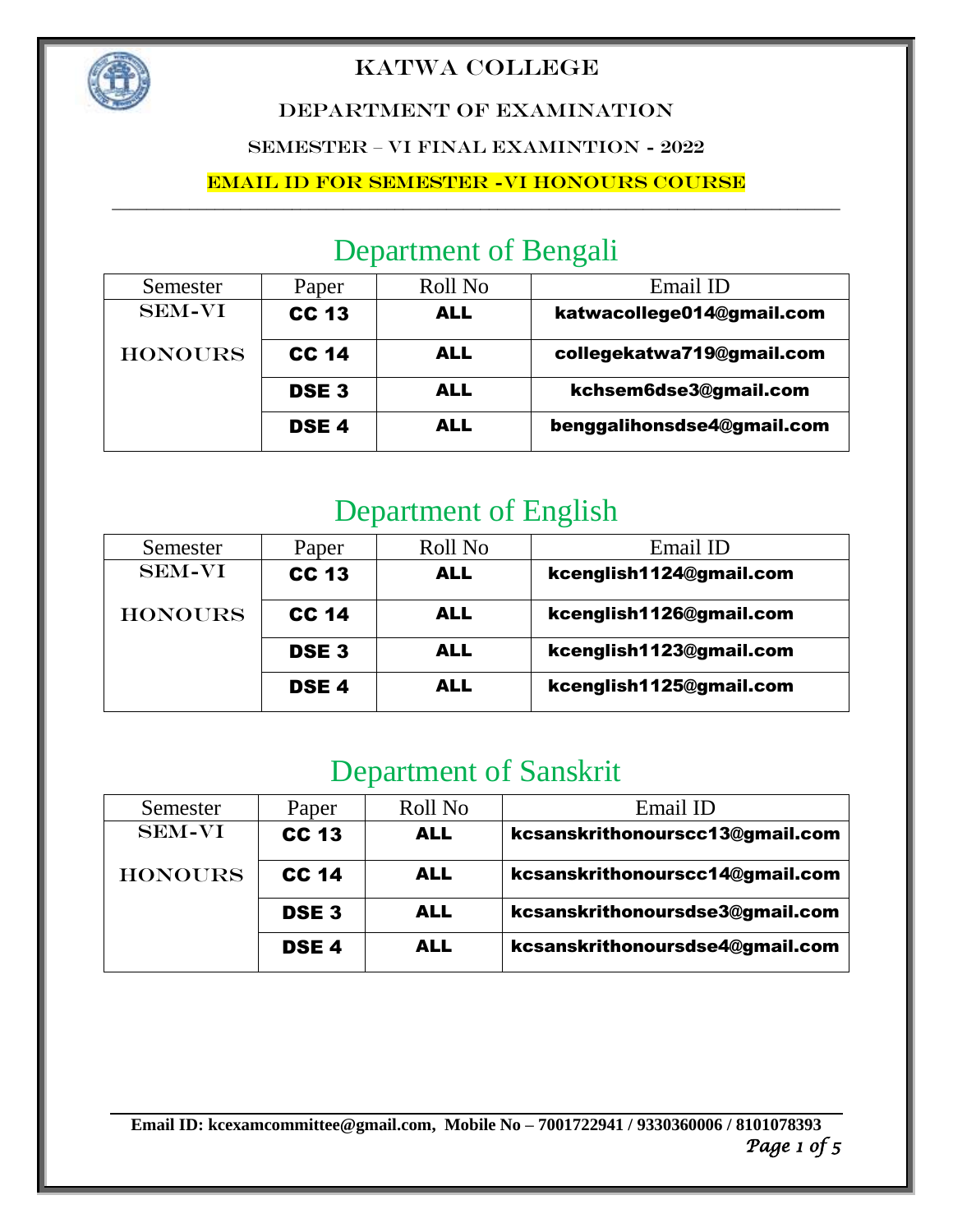

### DEPARTMENT OF EXAMINATION

SEMESTER – VI FINAL EXAMINTION - 2022

### Email ID for Semester -VI HONOURS course

# Department of History

| Semester       | Paper        | Roll No    | Email ID                      |
|----------------|--------------|------------|-------------------------------|
| <b>SEM-VI</b>  | <b>CC 13</b> | <b>ALL</b> | katcolhistmb22@gmail.com      |
| <b>HONOURS</b> | <b>CC 14</b> | <b>ALL</b> | scriptsrrs@gmail.com          |
|                | <b>DSE3</b>  | <b>ALL</b> | moupd14@gmail.com             |
|                | <b>DSE4</b>  | <b>ALL</b> | historykatwacollege@gmail.com |

# Department of Philosophy

| Semester       | Paper        | Roll No    | Email ID                       |
|----------------|--------------|------------|--------------------------------|
| <b>SEM-VI</b>  | <b>CC 13</b> | <b>ALL</b> | namitachaudhurikatwa@gmail.com |
| <b>HONOURS</b> | <b>CC 14</b> | <b>ALL</b> | reveal1991@gmail.com           |
|                | <b>DSE3</b>  | <b>ALL</b> | philosophy198765432@gmail.com  |
|                | <b>DSE4</b>  | <b>ALL</b> | p112philosophy.pg2@gmail.com   |

# Department of Political Science

| Semester       | Paper        | Roll No    | Email ID                 |
|----------------|--------------|------------|--------------------------|
| <b>SEM-VI</b>  | <b>CC 13</b> | <b>ALL</b> | purabikundu722@gmail.com |
| <b>HONOURS</b> | <b>CC 14</b> | <b>ALL</b> | kcsem3cc6@gmail.com      |
|                | <b>DSE3</b>  | <b>ALL</b> | kcsem5cc11@gmail.com     |
|                | <b>DSE4</b>  | <b>ALL</b> | dse4polsckc@gmail.com    |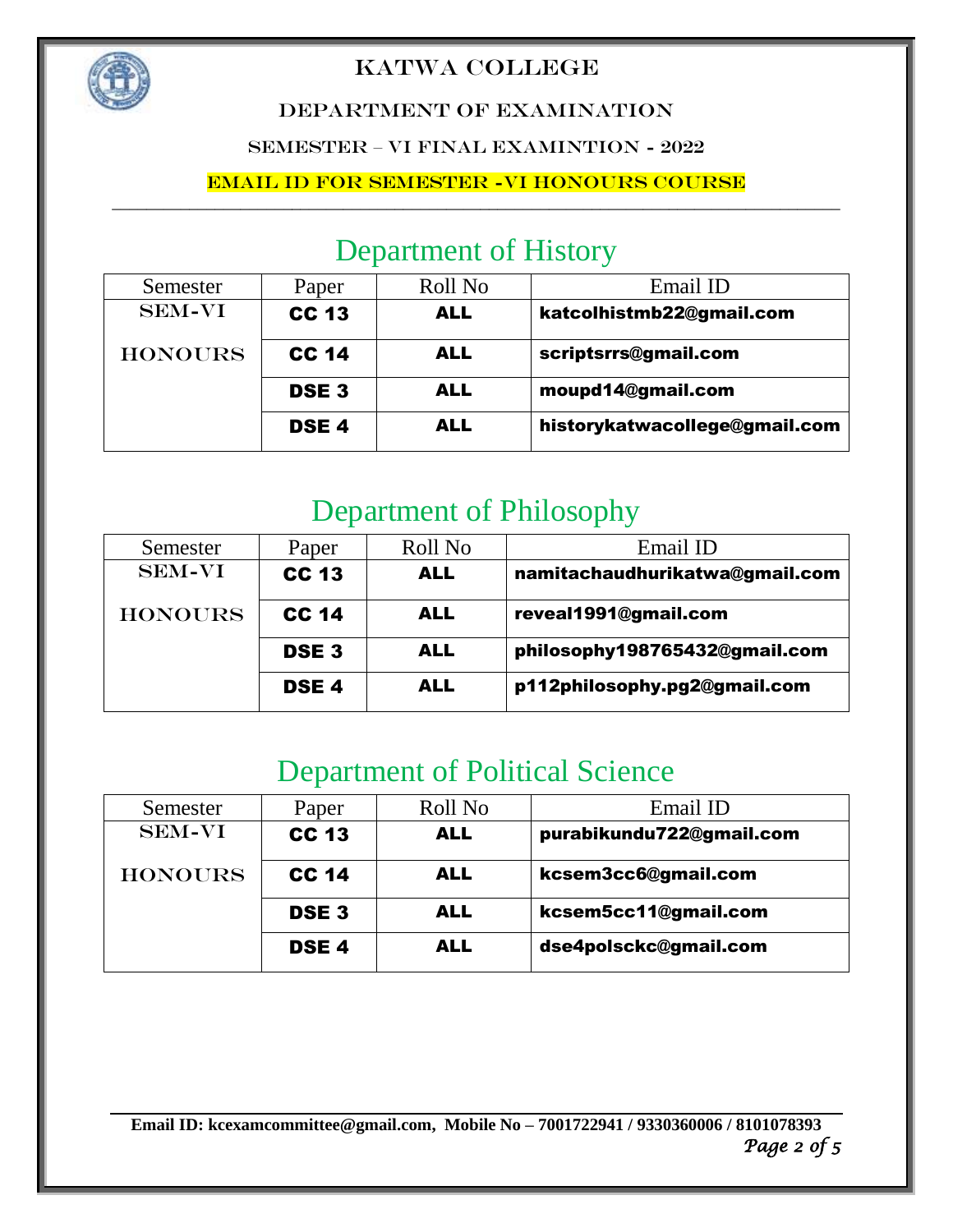

### DEPARTMENT OF EXAMINATION

SEMESTER – VI FINAL EXAMINTION - 2022

### Email ID for Semester -VI HONOURS course

# Department of Geography

| Semester       | Paper        | Roll No    | Email ID                  |
|----------------|--------------|------------|---------------------------|
| <b>SEM-VI</b>  | <b>CC 13</b> | <b>ALL</b> | geokcexam21@gmail.com     |
| <b>HONOURS</b> | <b>CC 14</b> | <b>ALL</b> | tanmoybasu.2017@gmail.com |
|                | <b>DSE3</b>  | <b>ALL</b> | kcgeostudent@gmail.com    |
|                | <b>DSE4</b>  | <b>ALL</b> | constblitz8@gmail.com     |

# Department of Economics

| Semester       | Paper        | Roll No    | Email ID                  |
|----------------|--------------|------------|---------------------------|
| <b>SEM-VI</b>  | <b>CC 13</b> | <b>ALL</b> | envsbankim2021@gmail.com  |
| <b>HONOURS</b> | <b>CC 14</b> | <b>ALL</b> | moumitas.ad2017@gmail.com |
|                | <b>DSE3</b>  | <b>ALL</b> | moumitas.ad2017@gmail.com |
|                | <b>DSE4</b>  | <b>ALL</b> | envsbankim2021@gmail.com  |

# Department of Commerce

| Semester       | Paper            | Roll No    | Email ID                     |
|----------------|------------------|------------|------------------------------|
| <b>SEM-VI</b>  | <b>CC 13</b>     | <b>ALL</b> | kcarunpatra@gmail.com        |
| <b>HONOURS</b> | <b>CC 14</b>     | <b>ALL</b> | shcomkatcollege@gmail.com    |
|                | <b>DSE3</b>      | <b>ALL</b> | skkatwacollege2020@gmail.com |
|                | DSE <sub>4</sub> | <b>ALL</b> | comstudentkc@gmail.com       |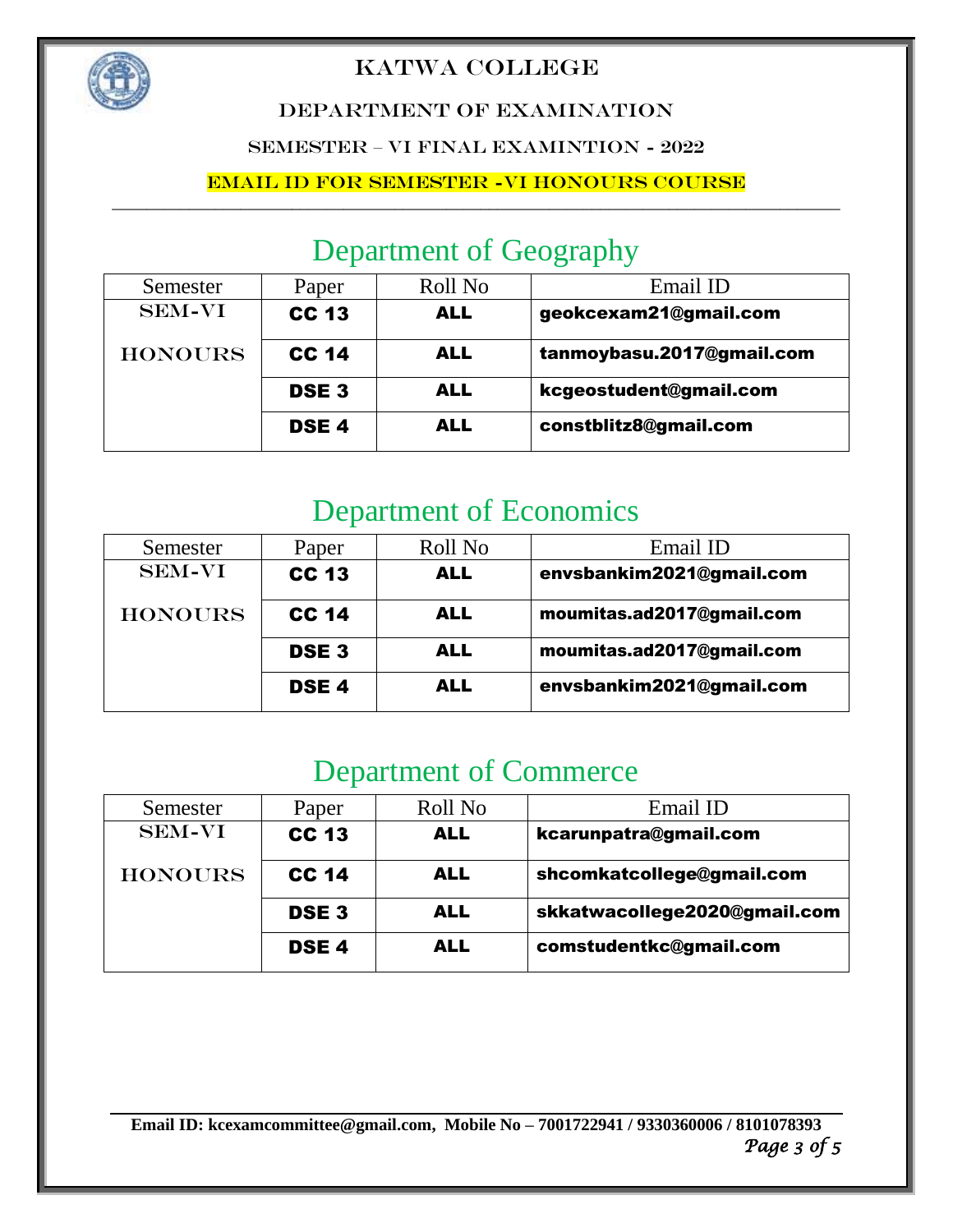

### DEPARTMENT OF EXAMINATION

### SEMESTER – VI FINAL EXAMINTION - 2022

### Email ID for Semester -VI HONOURS course

# Department of Chemistry

| Semester       | Paper        | Roll No    | Email ID                   |
|----------------|--------------|------------|----------------------------|
| <b>SEM-VI</b>  | <b>CC 13</b> | <b>ALL</b> | gtm.icbu@gmail.com         |
| <b>HONOURS</b> | <b>CC 14</b> | <b>ALL</b> | kc.chemdinesh@gmail.com    |
|                | <b>DSE3</b>  | <b>ALL</b> | sm.missionexam@gmail.com   |
|                | <b>DSE4</b>  | <b>ALL</b> | kc.deptchemistry@gmail.com |

# Department of Physics

| Semester       | Paper            | Roll No    | Email ID                     |
|----------------|------------------|------------|------------------------------|
| <b>SEM-VI</b>  | <b>CC 13</b>     | <b>ALL</b> | kcollegeexamphys88@gmail.com |
| <b>HONOURS</b> | <b>CC 14</b>     | <b>ALL</b> | katcolphysexam@yahoo.com     |
|                | <b>DSE3</b>      | <b>ALL</b> | onlineexam2122@gmail.com     |
|                | DSE <sub>4</sub> | <b>ALL</b> | kcollegeexamphys88@gmail.com |

# Department of Mathematics

| Semester       | Paper            | Roll No    | Email ID                      |
|----------------|------------------|------------|-------------------------------|
| <b>SEM-VI</b>  | <b>CC 13</b>     | <b>ALL</b> | debaprasadghosh1960@gmail.com |
| <b>HONOURS</b> | <b>CC 14</b>     | <b>ALL</b> | kjanaexamination@gmail.com    |
|                | <b>DSE3</b>      | <b>ALL</b> | kjanaexamination@gmail.com    |
|                | DSE <sub>4</sub> | ALL        | ab2021.kc@gmail.com           |
|                |                  |            |                               |